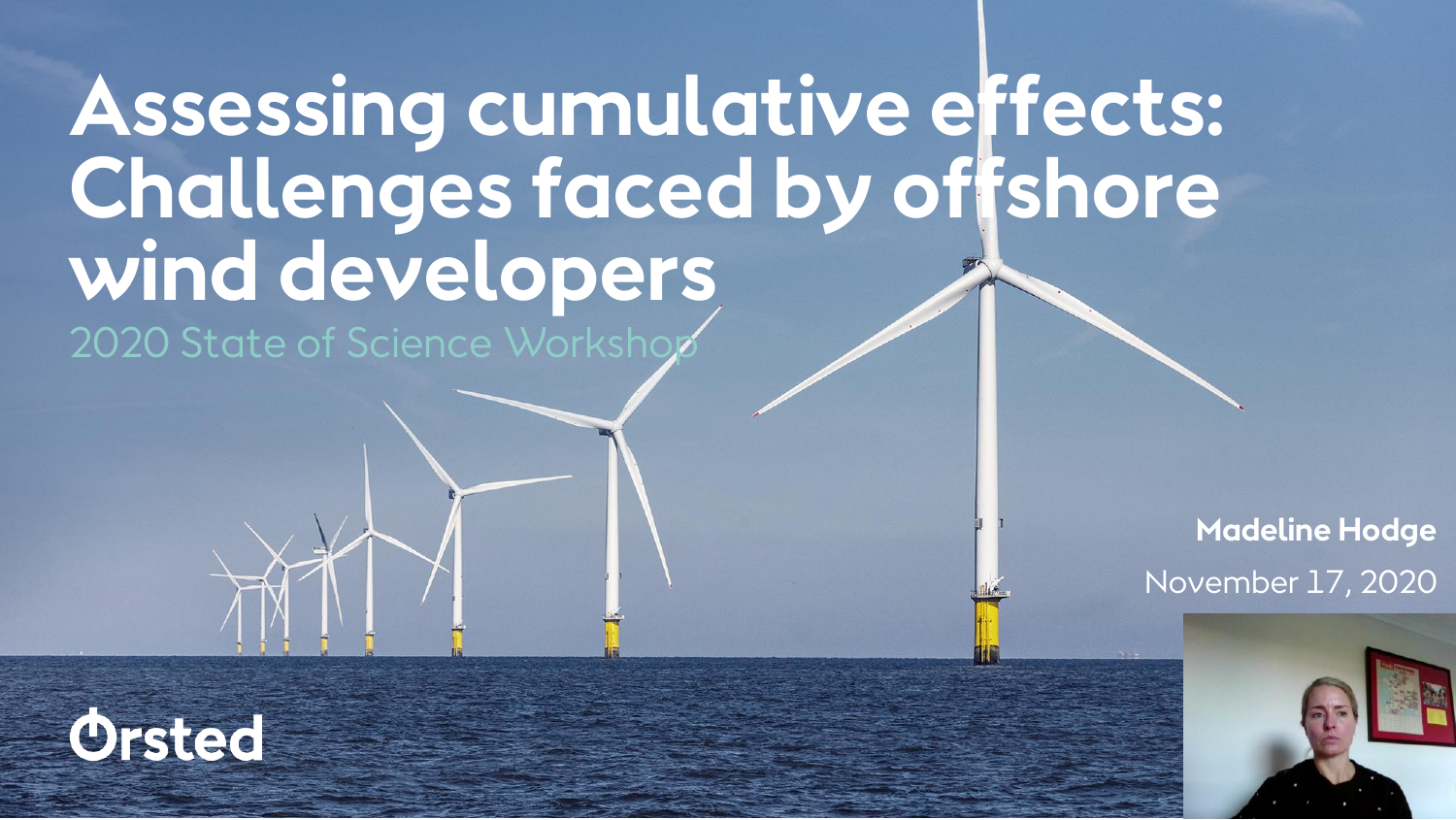### **Ørsted Offshore North America portfolio**

Awarded over 2,900 MW of offshore capacity on the East coast



#### **In Operation**

**Block Island Wind Farm**: 30MW

Coastal Virginia Offshore Wind: EPC contract, 12MW demo project

### **Awarded**

Revolution Wind: 50/50 JV w/ Eversource, 704MW (400MW to RI, 304MW to CT)

South Fork Wind: 50/50 JV w/ Eversource, 132MW

Sunrise Wind: 50/50 JV w/ Eversource, 880MW

Ocean Wind: with the support of PSEG, 1,100MW

Skipjack Wind Farm: 120MW

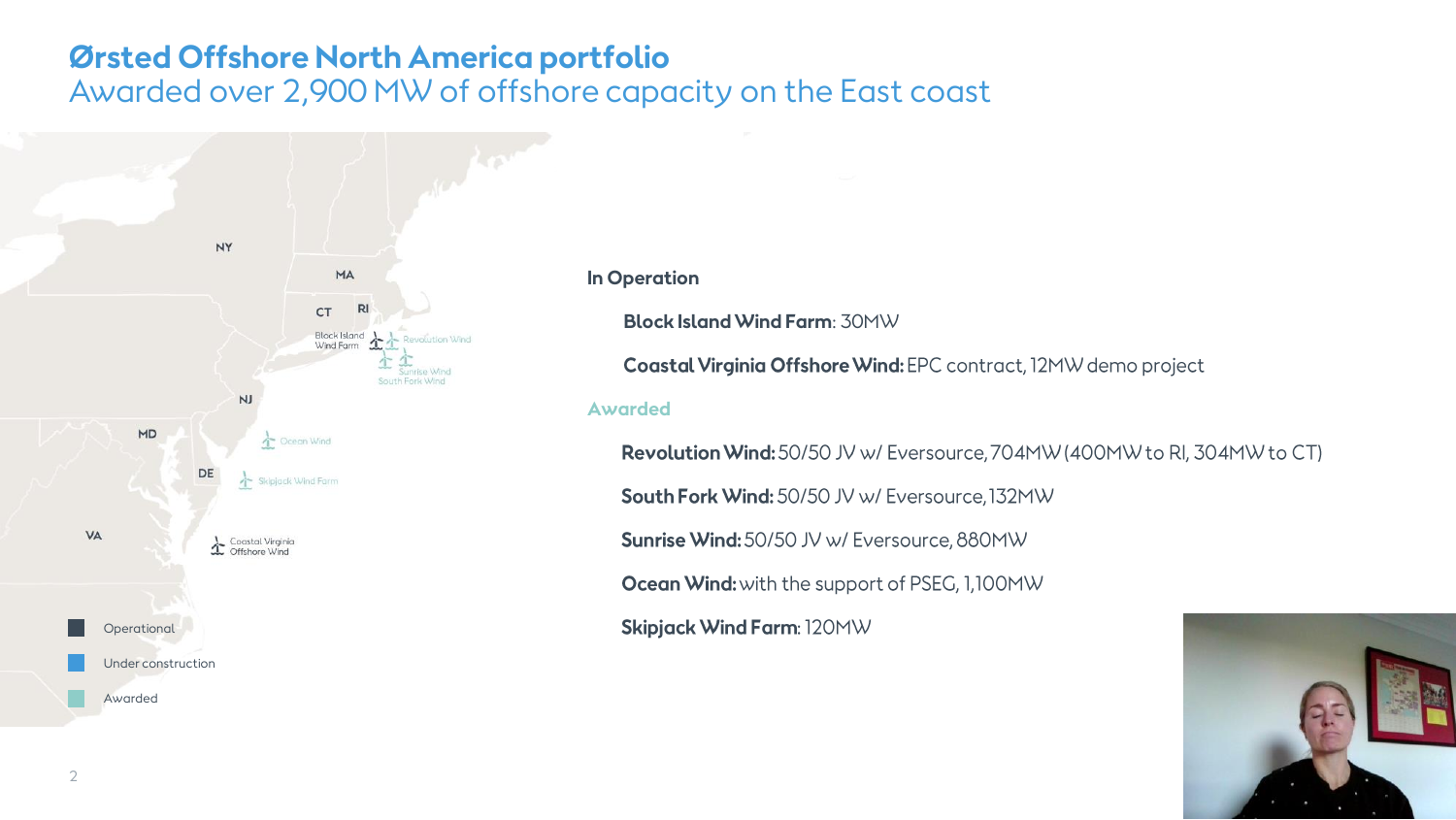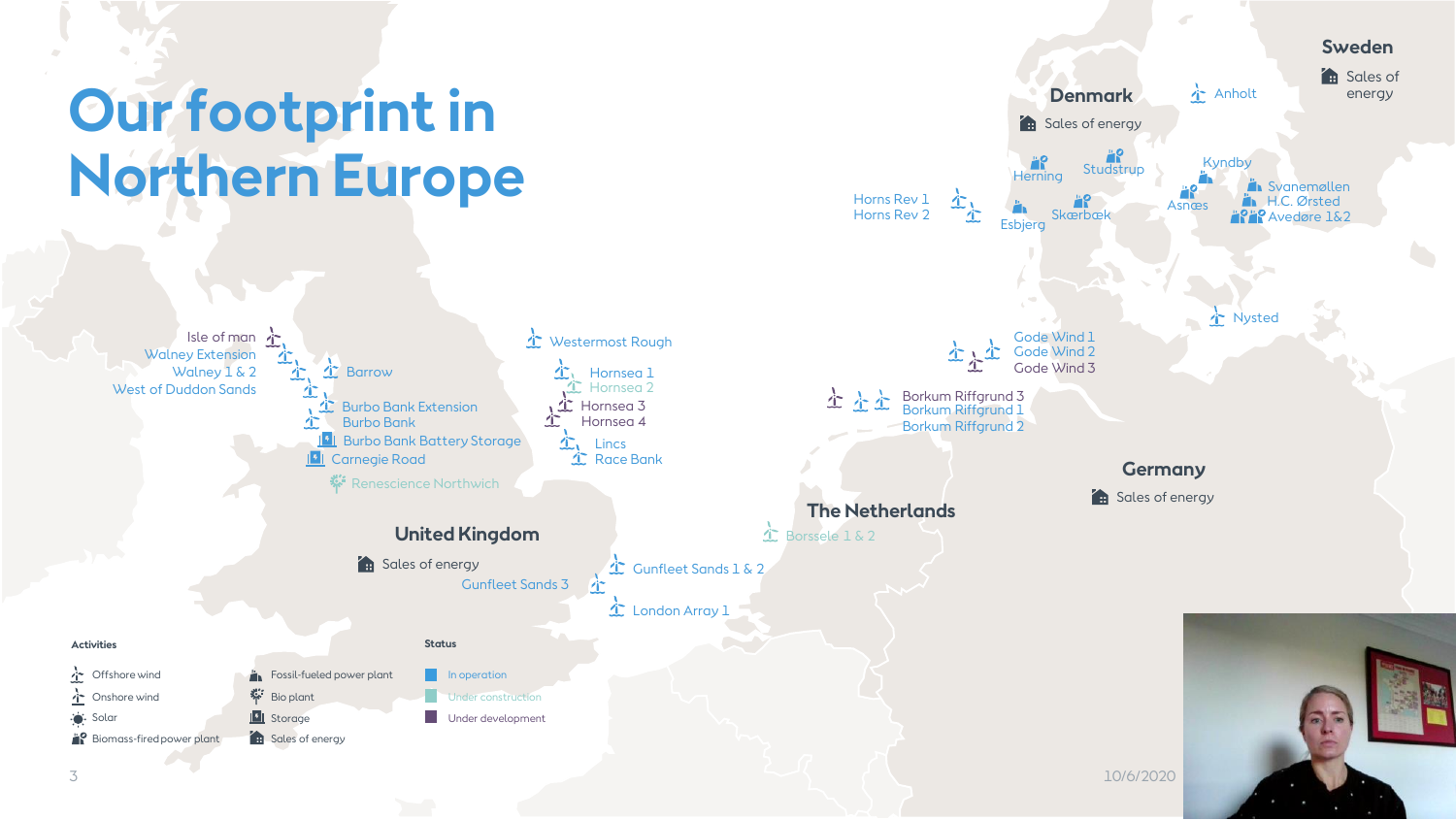### **The challenge of Cumulative Impact Assessment**

**Uncertainty in the assessment process as a result of inconclusive guidance** 

- **Scope of the assessment, which projects are "reasonably foreseeable"?**
- **Uncertainty over project level effect which become**   $\overline{3}$ **compounded at a cumulative level**
- **Lack of impact thresholds to understand how cumulative**  4 **effects can be managed**

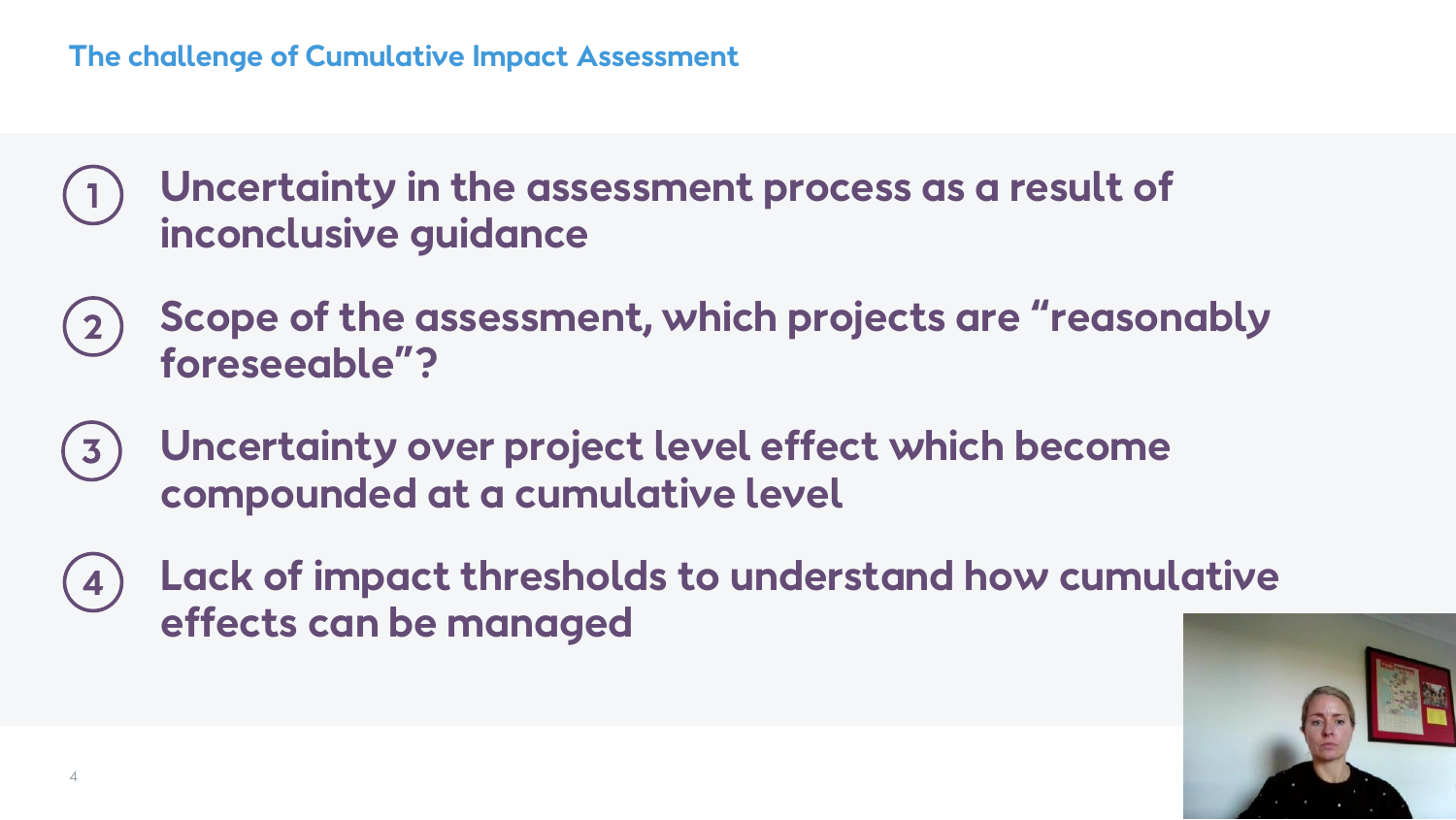### **How and when are cumulative impacts assessments carried out?**

In general terms, CIAs are undertaken in the following circumstances:

- By a **developer as part of project-specific EIA or assessment**, where there is a likelihood of significant impacts from more than one operation or activity: *this typically reflects Ørsted's experience in the majority of its offshore projects.*
- By a **regulator** or decision maker **to provide supporting information** to master planning or individual project assessments, where there is a likelihood of significant impacts as a result of the activities of more than one operation;
- By a **regulator while undertaking a project specific EIA** in markets where the regulatory authorities/government undertakes the EIA for projects, and/or
- To inform a broader statutory ple strategic assessment of an offsho project: this has been Ørsted's ex Netherlands, for example

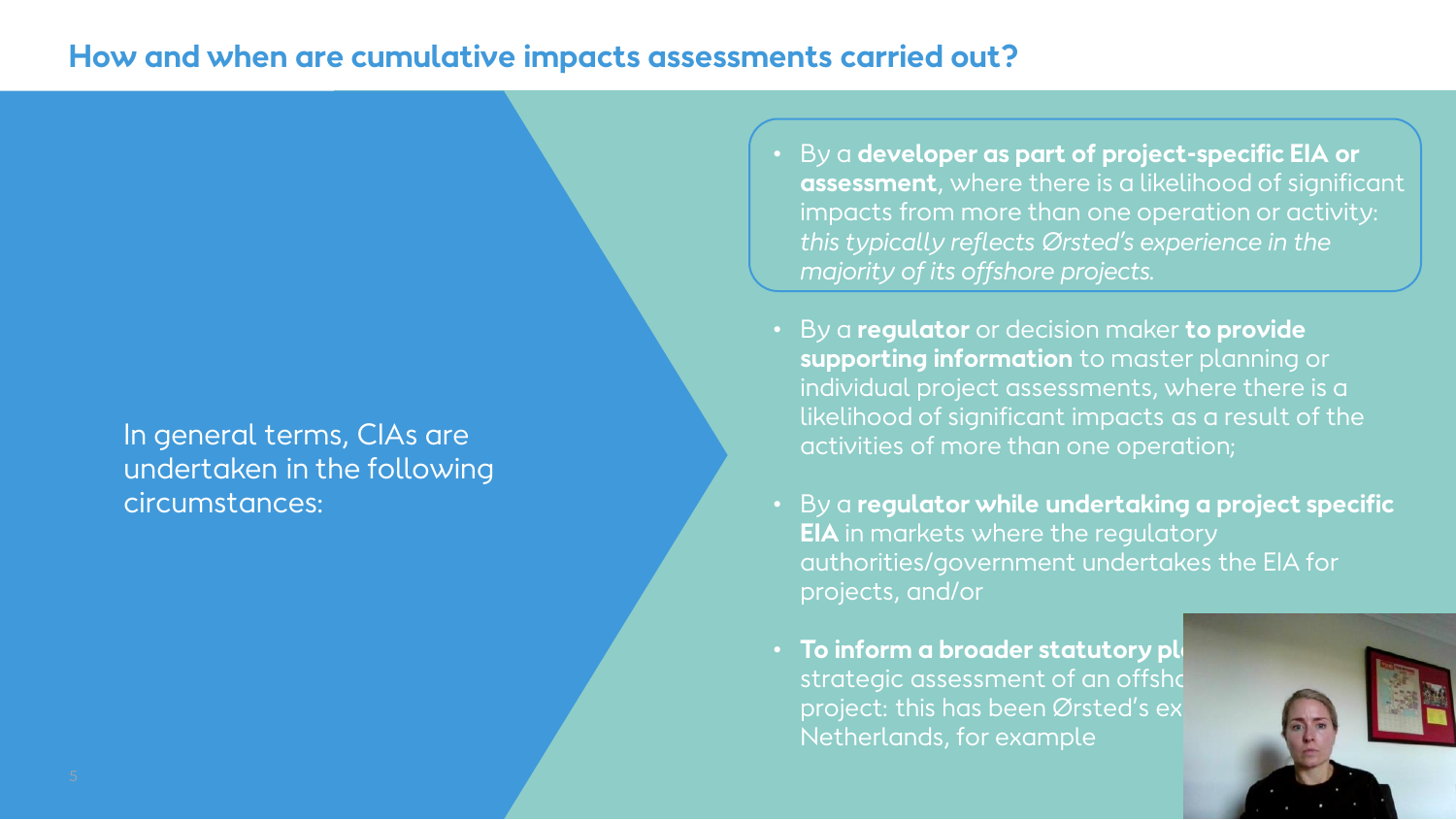## **Case Study 1 Hornsea Project One Southern North Sea, England**

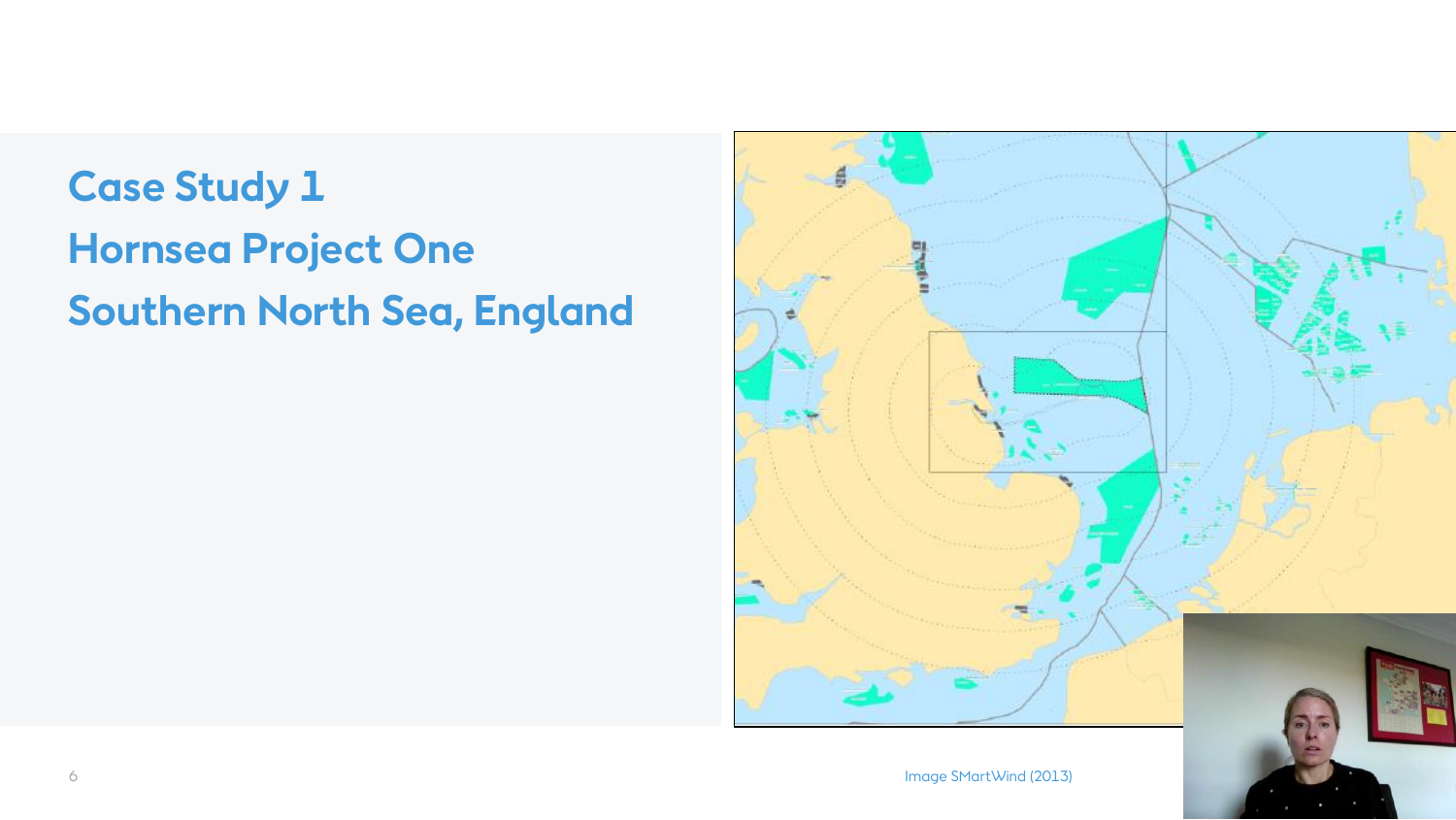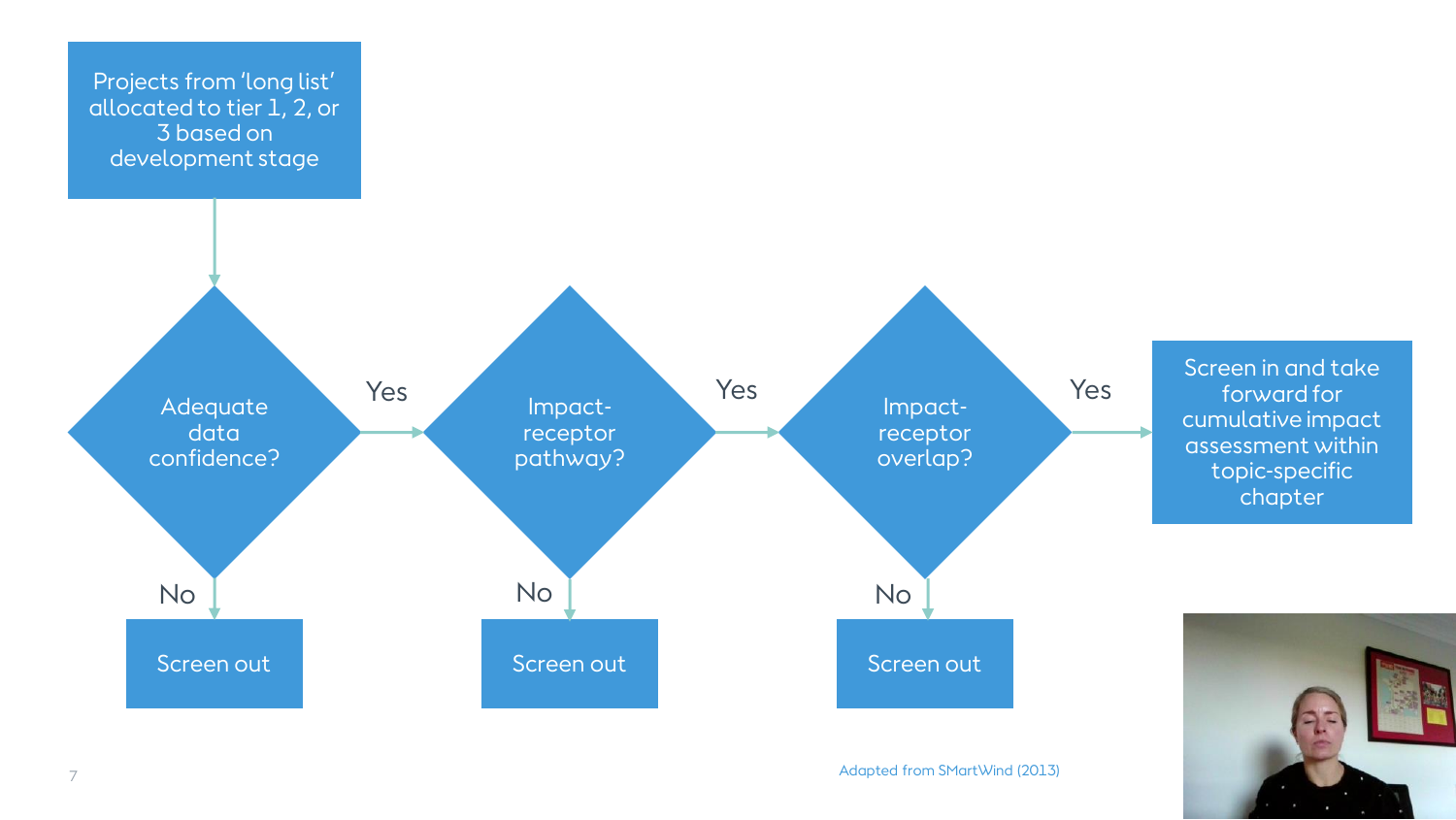| <b>Development</b>                                 | <b>Distance from Hornsea</b><br><b>Project One</b> | <b>Status of Development</b> | <b>Data confidence</b> |  |  |
|----------------------------------------------------|----------------------------------------------------|------------------------------|------------------------|--|--|
| Hornsea Project Two                                | $\mathsf{Ikm}$                                     | Pre-application              | Medium                 |  |  |
| Dogger Bank Creyke<br><b>Beck Projects A&amp;B</b> | 50-100km                                           | Pre-application              | Medium                 |  |  |
| Dogger Teesside -<br>Projects A & B                | 50-100km                                           | Pre-application              | Low                    |  |  |
| Dogger Teesside -<br>Projects C & D                | 50-100km                                           | Pre-application              | Low                    |  |  |
| East Anglia Project One                            | 50-100km                                           | Submitted                    | Medium                 |  |  |
| <b>Blyth</b>                                       | 150-200km                                          | Operational                  | High                   |  |  |
| Lynn and Inner Dowsing                             | $50km$                                             | Operational                  | <b>High</b>            |  |  |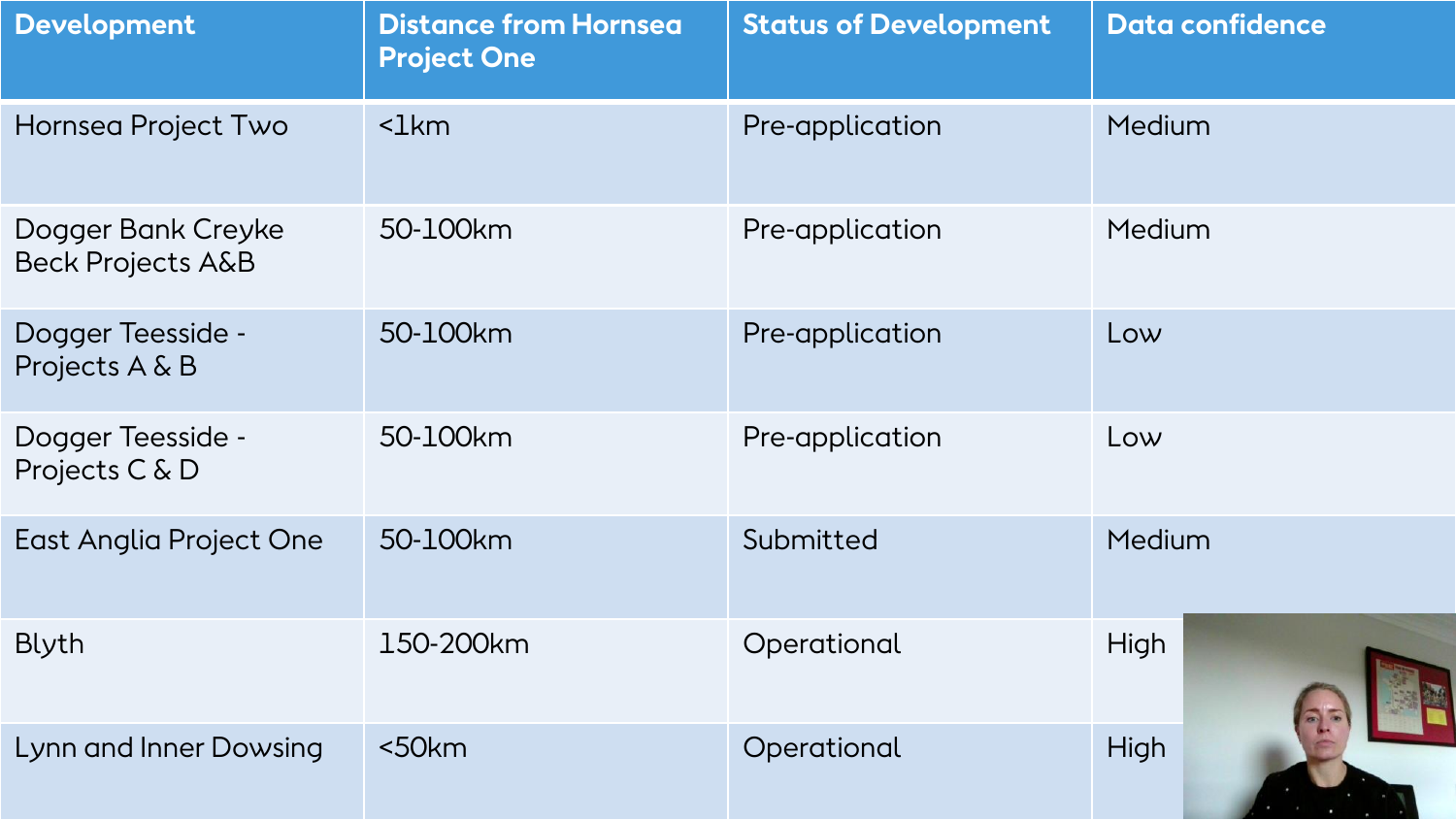### **Opportunities Challenges**

| The Crown Estate undertakes a degree of CIA as part<br>of the SEA and HRA for plan level assessments to<br>inform wind farm zone leasing rounds | Environmental monitoring undertaken by projects has<br>been defined, typically, on a case-by-case basis, there<br>is no government standard or facilitation. Therefore<br>data sometimes is not seen as transferrable from one<br>project to another and key evidence gaps still exist<br>related to cumulative environmental assessments. |
|-------------------------------------------------------------------------------------------------------------------------------------------------|--------------------------------------------------------------------------------------------------------------------------------------------------------------------------------------------------------------------------------------------------------------------------------------------------------------------------------------------|
| Within England CIA is developer led and undertaken<br>within the framework of the project specific EIA and if<br>required, HRA                  | Different parameters and assessment methodologies<br>can be used by different developers                                                                                                                                                                                                                                                   |
|                                                                                                                                                 |                                                                                                                                                                                                                                                                                                                                            |

There has in the past been a degree of 'first past the post' in terms of ecological headroom

The race to the water, there has in the past been a degree of 'first past the post' in terms of ecological headroom

In some cases there's a lack of collab and monitoring to understand evider

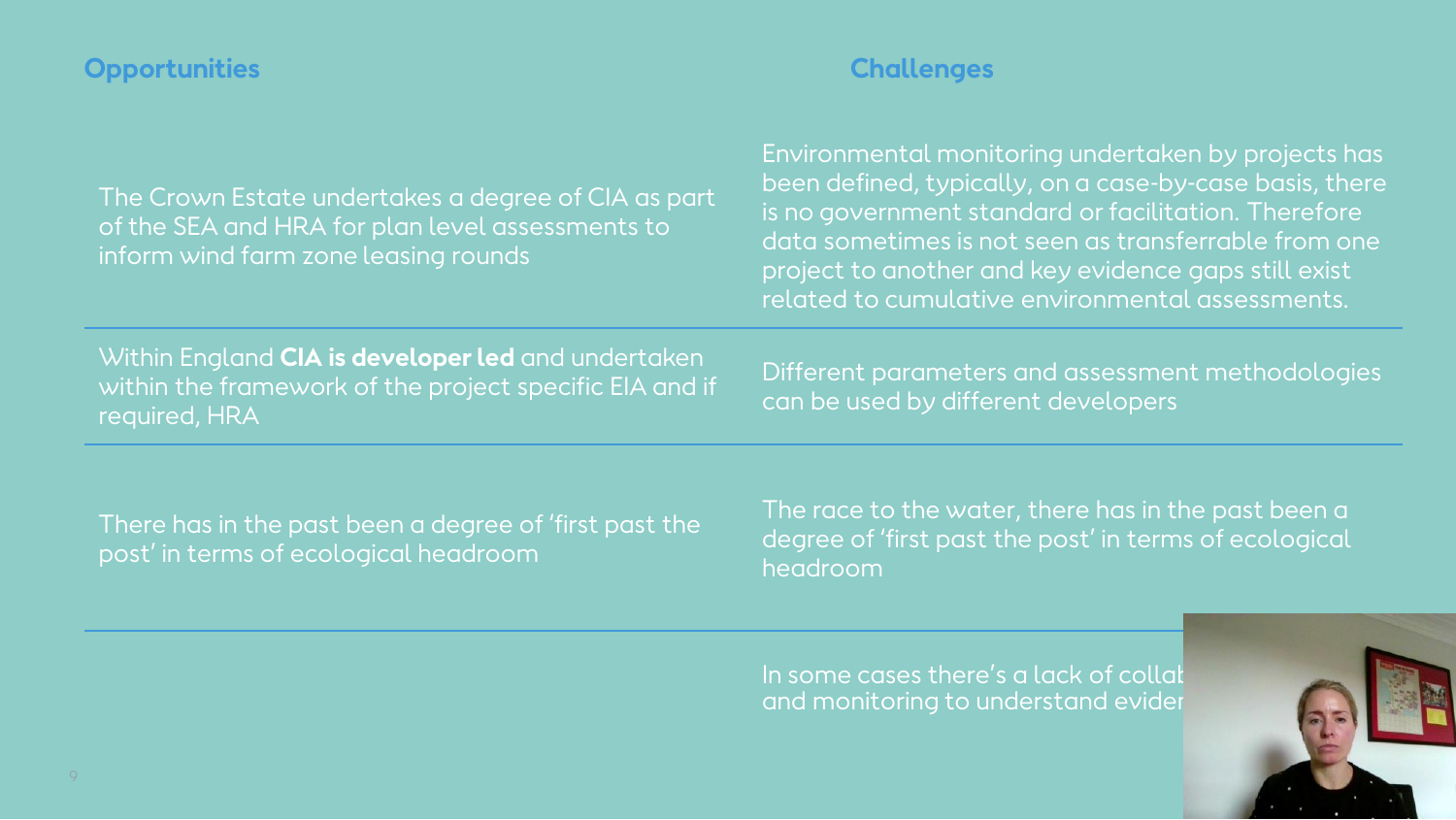### **How and when are cumulative impacts assessments carried out?**

### In general terms, CIAs are undertaken in the following circumstances:

- By a **developer as part of project-specific EIA or assessment**, where there is a likelihood of significant impacts from more than one operation or activity: *this typically reflects Ørsted's experience in the majority of its offshore projects.*
- By a **regulator** or decision maker **to provide supporting information** to master planning or individual project assessments, where there is a likelihood of significant impacts as a result of the activities of more than one operation;
- By a **regulator while undertaking a project specific EIA** in markets where the regulatory authorities/government undertakes the EIA for projects, and/or
- $\cdot$  to inform a broader statutory pla strategic assessment of an offsho project: this has been Ørsted's ex Netherlands, for example

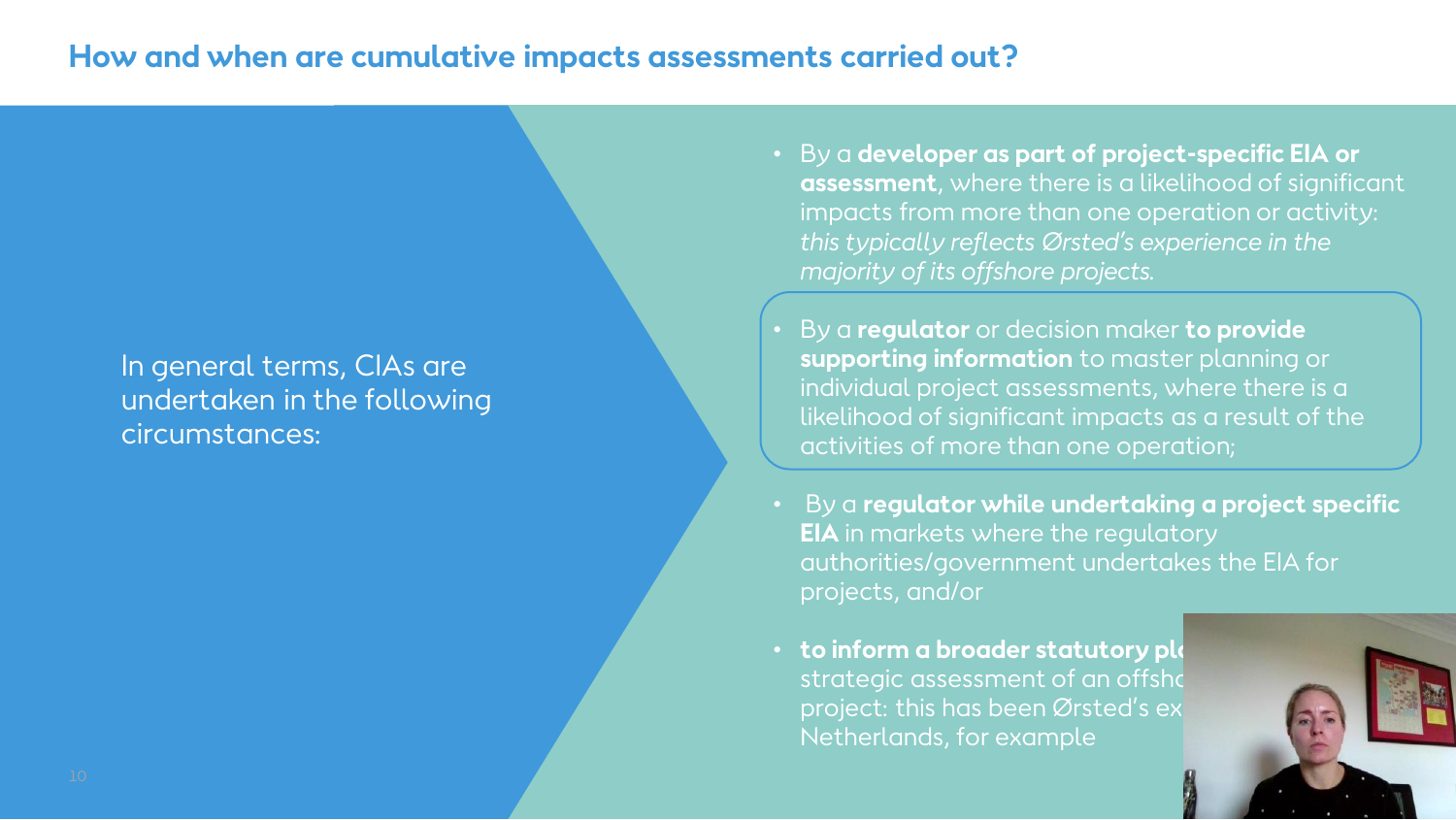## **Case Study 2 Forth of Tay Wind Farms, Scotland**

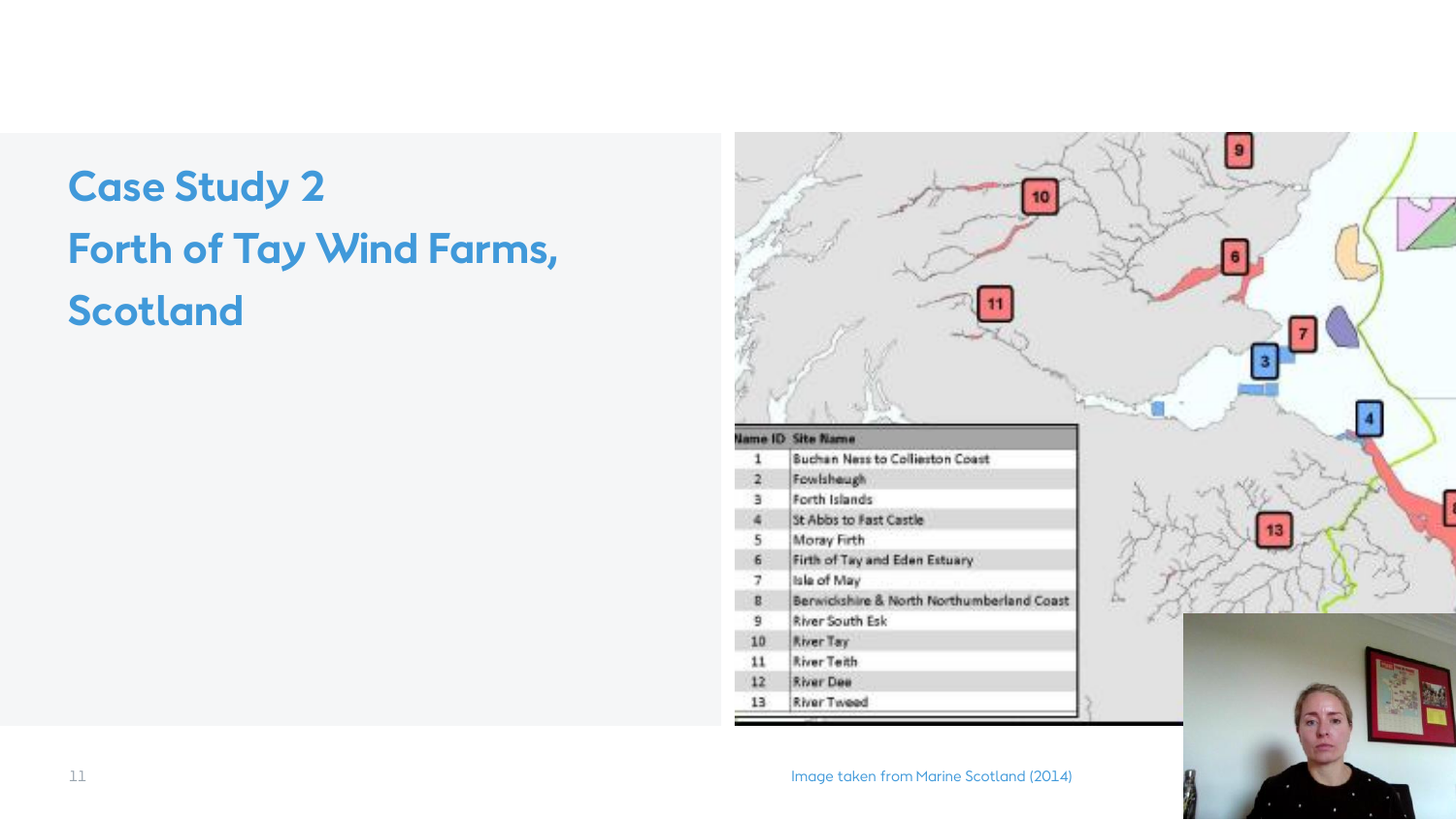| <b>Project</b> | Parameter                       | <b>SNCB</b><br><b>Advice</b><br>7/03/14 | <b>MSS advice</b><br>10/04/2014 | <b>SNCB</b><br>advice<br>06/06/14 | <b>SNCB</b><br><b>Advice</b><br>10/06/2014                                                    | <b>MSS Advice</b><br>12/06/2014 | <b>SNCB</b><br><b>Advice</b><br>04&16/07/1<br>4 | <b>Appropriate</b><br><b>Assessment</b> |
|----------------|---------------------------------|-----------------------------------------|---------------------------------|-----------------------------------|-----------------------------------------------------------------------------------------------|---------------------------------|-------------------------------------------------|-----------------------------------------|
| All Projects   | Flight height<br>data           | Cook et al<br>2012                      | Johnstone et<br>al 2014         | Johnstone et<br>al 2014           |                                                                                               | Johnstone et<br>al 2014         |                                                 | Johnstone et<br>al 2014                 |
|                | <b>CRM Band</b><br>option       | 2&3                                     | $\overline{3}$                  | 2&5                               |                                                                                               | $\overline{3}$                  |                                                 | $\overline{3}$                          |
|                | <b>CRM</b><br>Avoidance<br>Rate | 98%                                     | 98% (& 95%)                     | 98%                               |                                                                                               | 98% (& 95%)                     |                                                 | 98% (& 95%)                             |
|                | Auk<br>displacement<br>rate     | 60%                                     | 60%                             | 60%                               | 60% but SNCB advice and MSS advice from June 2014<br>indicating lower rates for some projects |                                 |                                                 |                                         |

### Evolution of evidence and advice



12

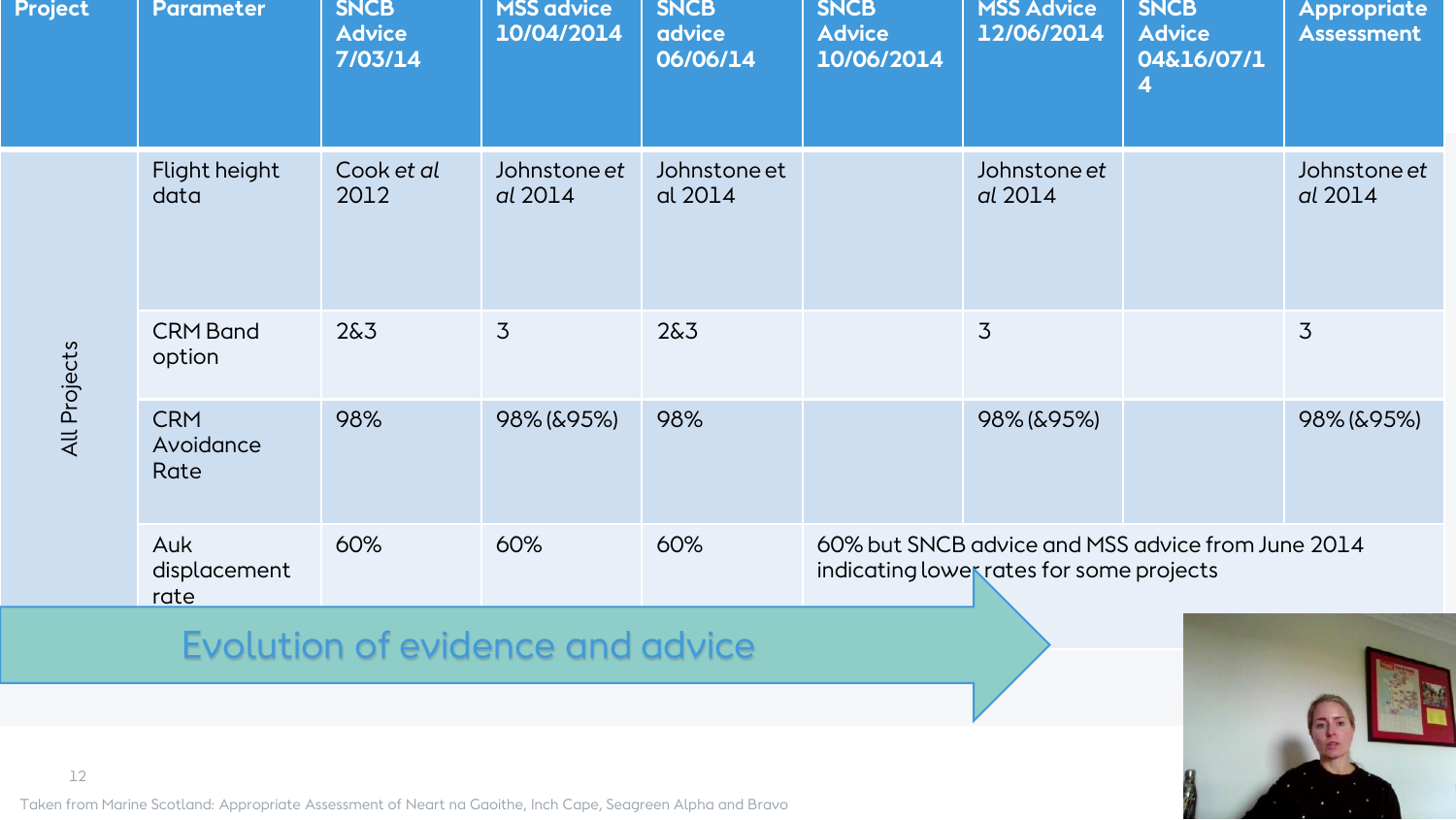### The Crown Estate undertakes a degree of CIA as part of the SEA and HRA for plan level assessments to inform wind farm zone leasing rounds No statutory deadlines so permitting timescales are unknown and this can be a challenge from a permitting perspective More strategic monitoring is carried out at a regional level, eg: Forth of Tay Regional Advisory Group Projects in the same regions are considered together despite the timescales at which they were submitted Different parameters and assessment methodologies can be used by different developers, but a more consistent approach is then used by the regulator during the permitting process The race to the water, there has in the past been a degree of 'first past the post' in terms of ecological headroom **Opportunities Challenges**

Projects in the same regions are considered together despite the timescales at which they were submitted

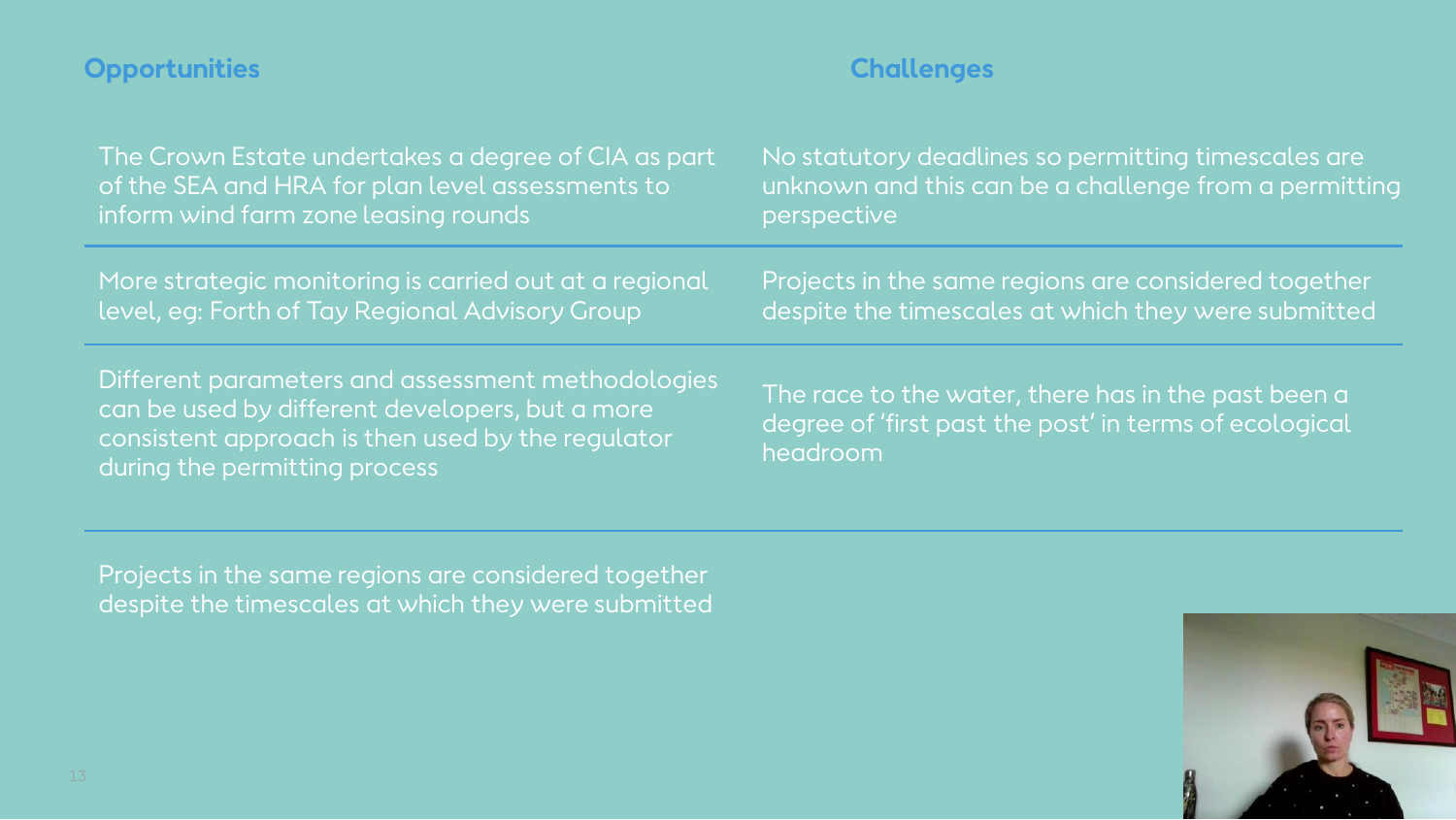### **How and when are cumulative impacts assessments carried out?**

### In general terms, CIAs are undertaken in the following circumstances:

- By a **developer as part of project-specific EIA or assessment**, where there is a likelihood of significant impacts from more than one operation or activity: *this typically reflects Ørsted's experience in the majority of its offshore projects.*
- By a **regulator** or decision maker **to provide supporting information** to master planning or individual project assessments, where there is a likelihood of significant impacts as a result of the activities of more than one operation;
- By a **regulator while undertaking a project specific EIA** in markets where the regulatory authorities/government undertakes the EIA for projects, and/or
- **to inform a broader statutory planning** strategic assessment of an offsho project: this has been Ørsted's ex Netherlands, for example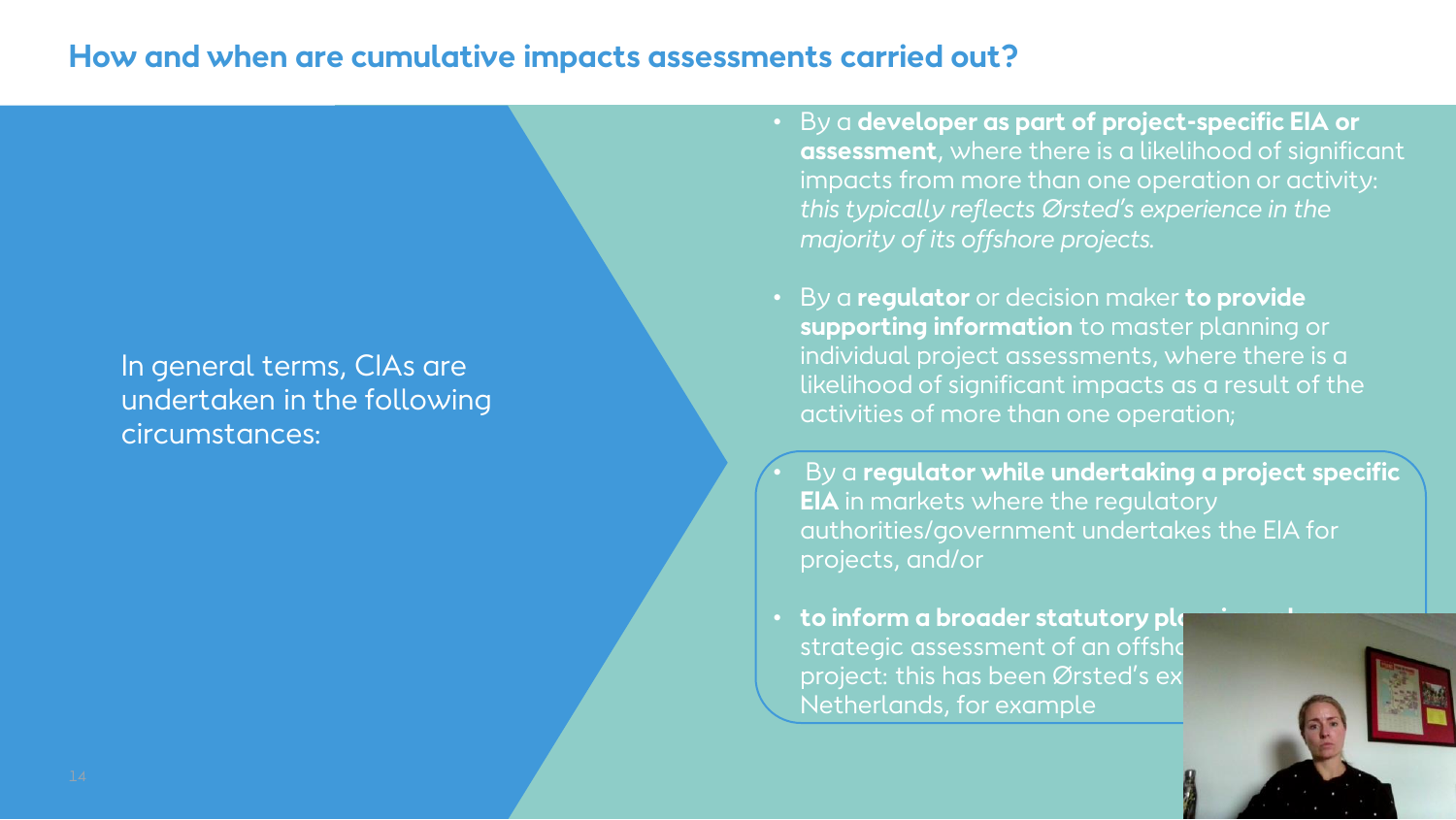## **Case Study 3 KEC, The Netherlands**



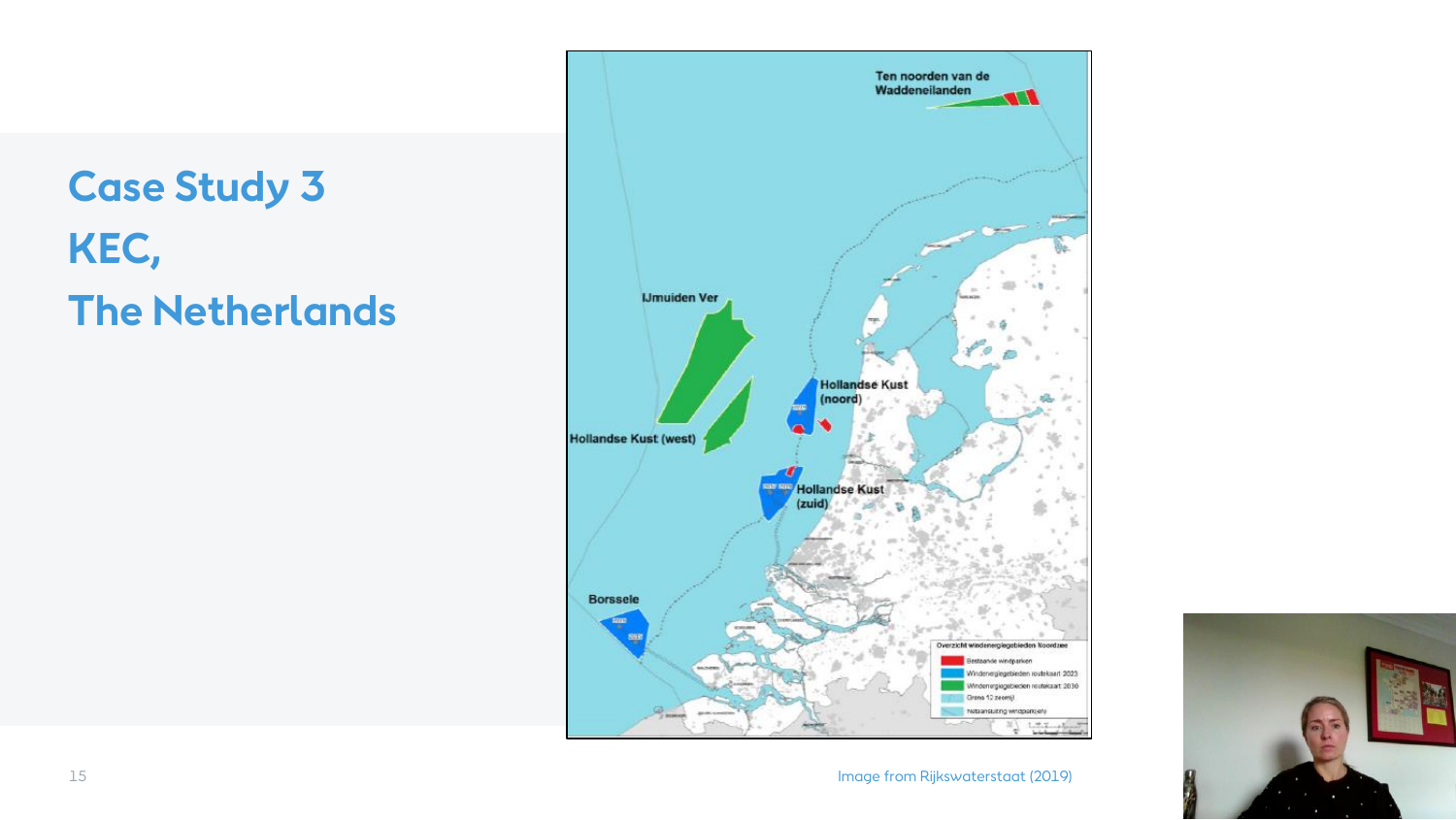### **Evolution of information from KEC 1.1 to KEC 3.0**

| <b>Topic</b>                    | <b>Updates in information</b>                                                                                                                                                                                                                                                                                                                                                                                                                                                                                                                                 |
|---------------------------------|---------------------------------------------------------------------------------------------------------------------------------------------------------------------------------------------------------------------------------------------------------------------------------------------------------------------------------------------------------------------------------------------------------------------------------------------------------------------------------------------------------------------------------------------------------------|
| Ornithology                     | • Update to population numbers taken from 2000-2017 instead of $1991$ -2014 as for KEC 1.1<br>• The values for recovery capacity are based on the most recent IUCN 'protection status'<br>classification (IUCN 2018)<br>• More accurate population estimates, leading to refined potential biological removal (PBR)<br>calculations<br>• New knowledge about the flight behaviour of the Lesser Black-backed Gull and the Herring Gull,<br>Gyimesi et al. (2017), WOZEP;<br>• New information on the avoidance rates from the ORJIP study (Skov et al. 2018). |
| <b>Marine</b><br><b>Mammals</b> | • Updates to underwater noise modelling<br>• More recent data on local harbour porpoise densities were adopted such as SCANS III (Hammond et<br>al. 2017);<br>• For the 2018 KEC, the effects of disturbance by impulsive sound have been stated as an effect on<br>the harbour porpoise population using version 5 of the Interim PCoD model. This is a full update of<br>the previous version 2.1 based on the 2013 expert elicitation. Version 5 incorporates the results of<br>the expert elicitation workshops in February and June 2018                 |
| <b>Bats</b>                     | Data about numbers present were analysed further in<br>$\bullet$<br>relation to weather data and time                                                                                                                                                                                                                                                                                                                                                                                                                                                         |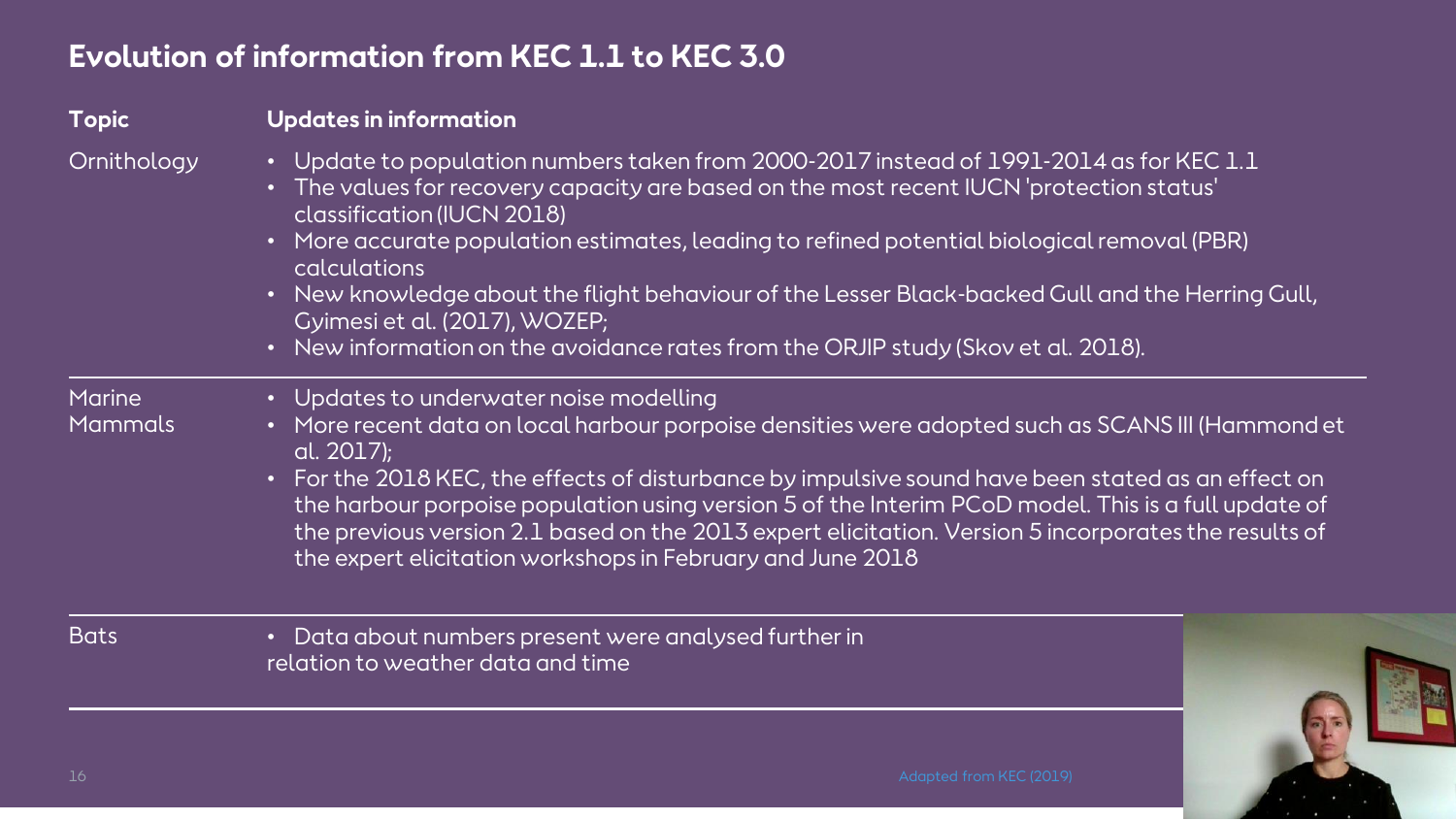### **Opportunities Challenges**

The KEC process is regarded as a strong tool for assessing the offshore wind farms on an industry/country level.

The KEC process, could be seen as being too conservative in its assessment approach with limited scope for developer involvement or influencing.

Government led with the ability to identify strategic monitoring opportunities

Permitting regime is government led so KEC lends itself well to such a process. This would be difficult to apply to other markets

Iterative process that is updated with each new "round" of wind farms

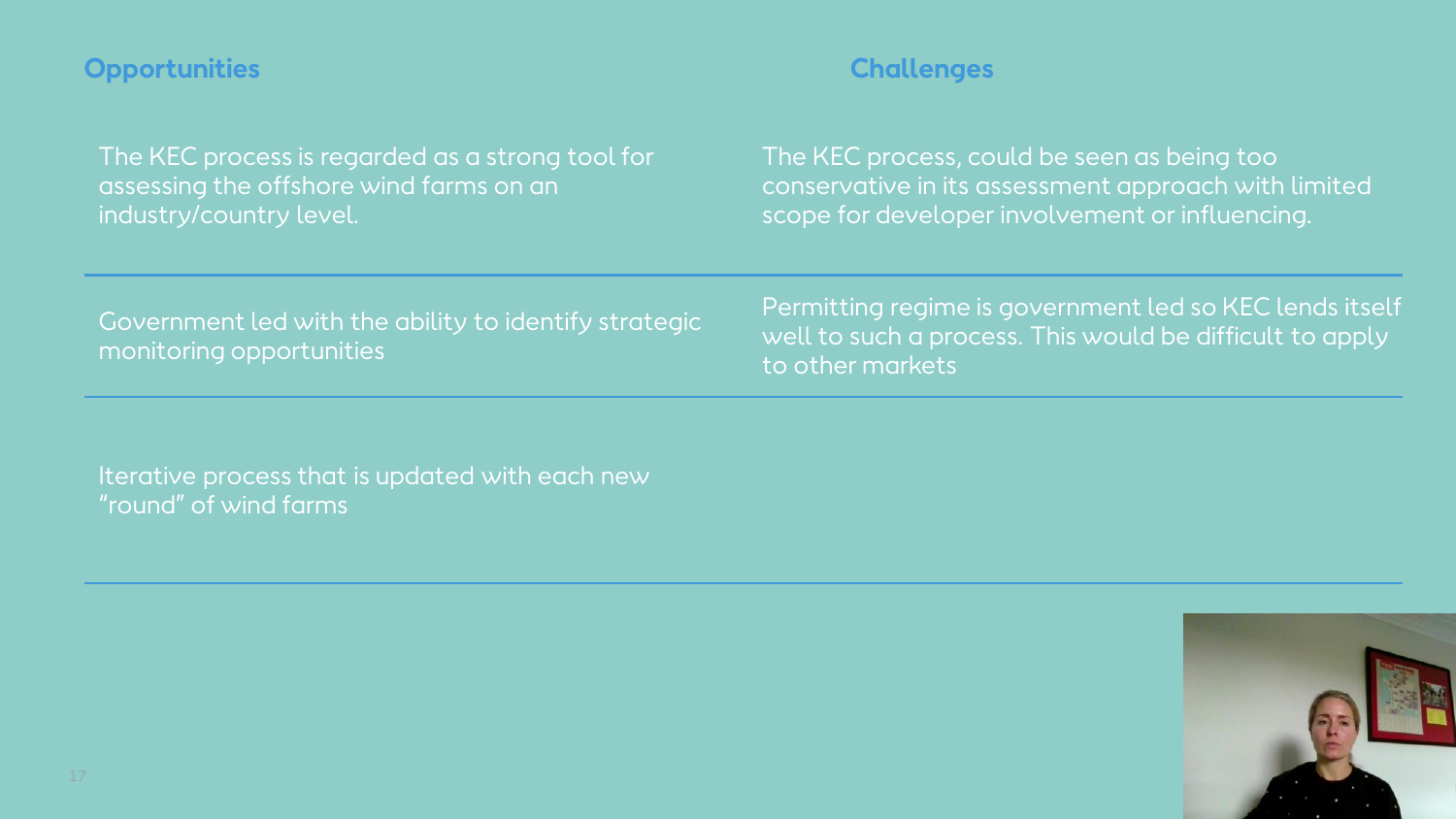### **Recommendations**

- ➢ **CIA approaches must fit with the current permitting regime in place, acknowledging the limitations of the regime in place**
- ➢ **There may always be some level of uncertainty of project level effects but understanding where these uncertainties lie and using monitoring to address evidence gaps can only improve CIA**
- ➢ **Consistency in approach, development of best practice and sector specific guidelines**
- ➢ **A consistent and transparent approach to the collation and analysis of the best available data, this could be aided with the use of a data library where projects/developer can save data in a consistent format**
- ➢ **Understanding of the population level effects of projects, what level of impact can a population withstand?**

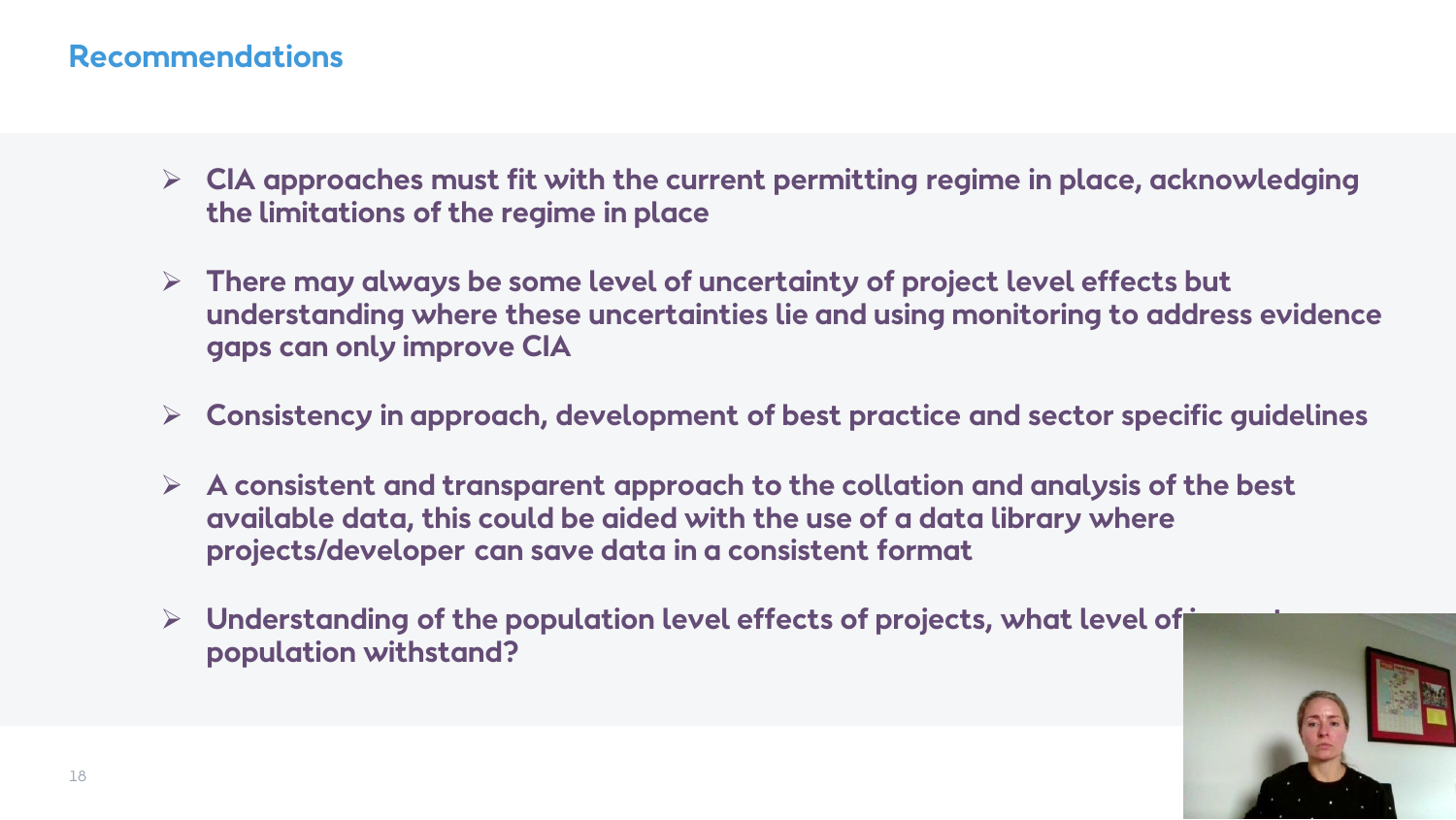## **Thank you for listening!**